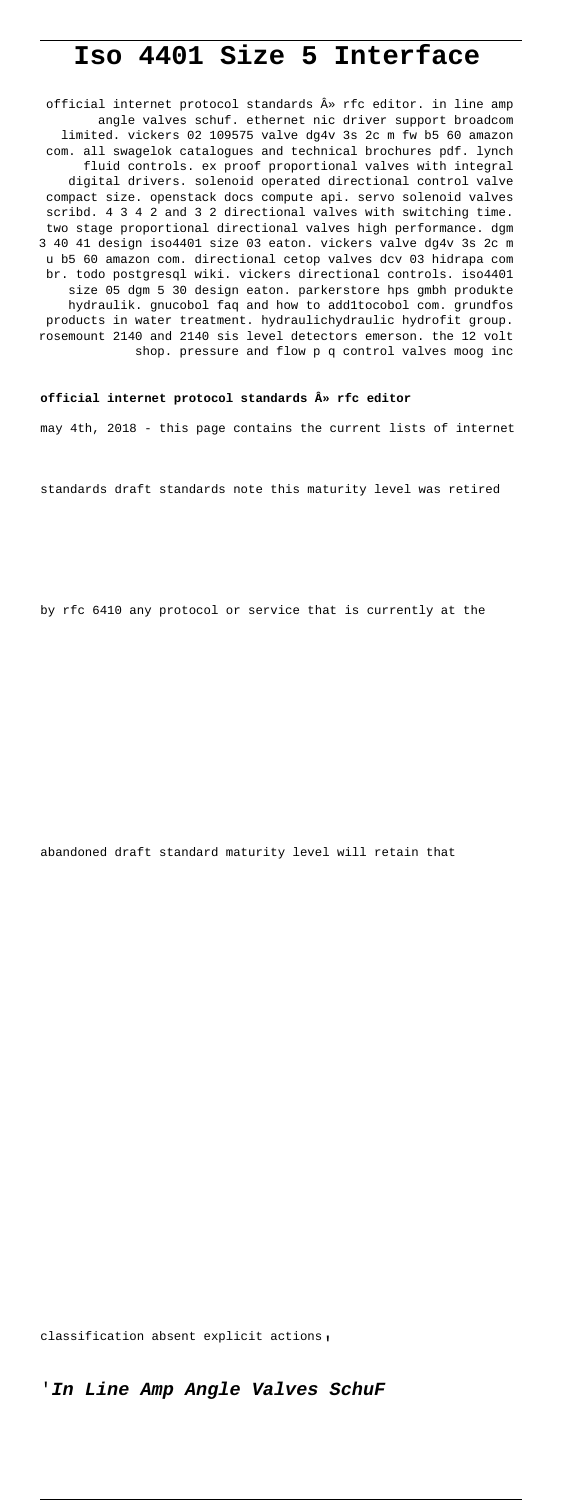May 4th, 2018 - Table Of Contents Page SchuF Control Valves Introduction 3 Control Valve Types 4 In Line Control Valves Globe Amp Ball Type 4 Angle Control Valves 6'

## '**ETHERNET NIC DRIVER SUPPORT BROADCOM LIMITED**

MAY 6TH, 2018 BROADCOM SUPPLIES ETHERNET CONTROLLERS TO THE COMPUTER INDUSTRY S LEADING PC OEMS AND ADD IN CARD MANUFACTURERS BROADCOM OFFERS THE BELOW REFERENCE DRIVERS AS A COURTESY TO END USERS''**Vickers 02 109575 Valve DG4V 3S 2C M FW B5 60 Amazon com May 6th, 2018 - This shopping feature will continue to load items In order to navigate out of this carousel please use your heading shortcut key to navigate to the next or previous heading**''**All SWAGELOK catalogues and technical brochures PDF** May 2nd, 2018 - Search in SWAGELOK catalogs and technical brochures on DirectIndustry and find the information you need in 1 click'

'**Lynch Fluid Controls** May 4th, 2018 - Clearance holes are designed to accommodate either UNC or Metric interface fasteners Standard Connection Points are P amp A P amp B P amp T and A amp B for all solenoid interfaces up to D08 size'

'**Ex proof proportional valves with integral digital drivers** May 4th, 2018 - Assembly position Any position Subplate surface

finishing Roughness index Ra 0 4 flatness ratio 0 01 100 ISO

1101 Ambient temperature See section 1'

'**SOLENOID OPERATED DIRECTIONAL CONTROL VALVE COMPACT SIZE** MAY 4TH, 2018 - SOLENOID OPERATED DIRECTIONAL CONTROL VALVE

COMPACT SIZE CONTINENTAL HYDRAULICS DIRECTIONAL CONTROL VALVES 1

MOUNTING INTERFACE OPERATING PRINCIPLE'

'**OpenStack Docs Compute API** May 6th, 2018 - Compute API¶ This is a **reference for the OpenStack Compute API which is provided by the Nova project To learn more about the OpenStack Compute API concepts please refer to the API guide**'

'**servo solenoid valves scribd** may 3rd, 2018 - industriehydraulik industrial hydraulics hydraulique industrielleregelventile servo solenoid valves servo distributeurs 13 2 ausg'

'**4 3 4 2 and 3 2 directional valves with switching time may 6th, 2018 - ra 23 351 09 99 rexroth**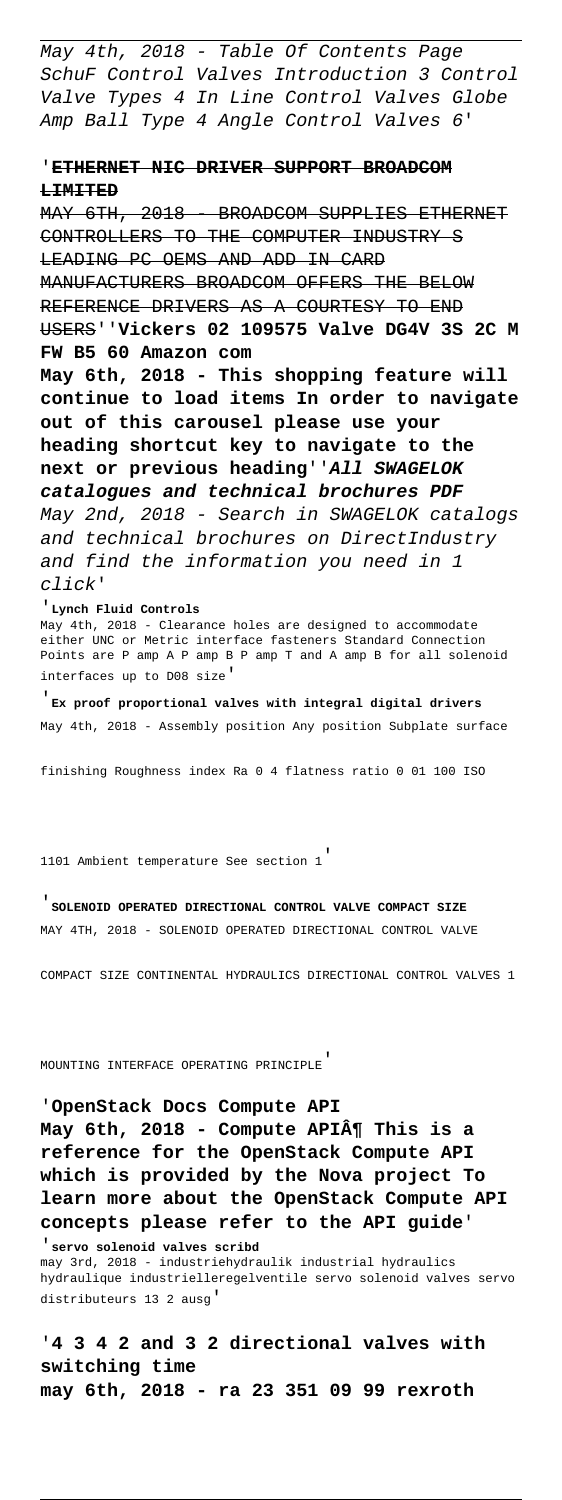**hydraulics 2 10 5 we 10 3 actuator ports 3 4 actuator ports 4 nominal size 10 10** symbol e q c e ea eb etc â€" for possible **versions see page 3**''**TWO STAGE PROPORTIONAL DIRECTIONAL VALVES HIGH PERFORMANCE** APRIL 30TH, 2018 - TWO STAGE PROPORTIONAL DIRECTIONAL VALVES HIGH PERFORMANCE DIGITAL WITH TWO POSITION TRANSDUCERS AND POSITIVE SPOOL OVERLAP RUGGED DESIGN DPZO LES SN BP 271 SERIES NUMBER''**DGM 3 40 41 DESIGN ISO4401 SIZE 03 EATON**

**APRIL 25TH, 2018 - M 2 EATON DM DESIGN VST** PRIL M SYSTEMSTAKâ"¢ VALVES ISO 4401 SIZE **03 BUILD A COMPACT COST EFFECTIVE RELIABLE HYDRAULIC SYSTEM WITH EATON SYSTEMSTAKTM VALVES REDUCES SYSTEM SPACE**'

'**VICKERS VALVE DG4V 3S 2C M U B5 60 AMAZON COM**

MAY 4TH, 2018 - THIS SHOPPING FEATURE WILL CONTINUE TO LOAD ITEMS IN ORDER TO NAVIGATE OUT OF THIS CAROUSEL PLEASE USE YOUR HEADING SHORTCUT KEY TO NAVIGATE TO THE NEXT OR PREVIOUS HEADING''**Directional cetop valves DCV 03 hidrapa com br** May 6th, 2018 - Catalogue r Fluid wer P wer r Flu r r r r Fluid wer r r F wer r r Fluid wer r r P r r e wer r r'

'**Todo PostgreSQL wiki**

May 2nd, 2018 - Consider normalizing fractions in postgresql conf perhaps using Fractions in GUC variables Add external tool to auto tune some postgresql conf parameters'

'**Vickers Directional Controls**

May 4th, 2018 - DG4V 3 S 60 Design Revised 6 93 614 9 CETOP 3

Size Soft Shift Directional Control Valves Vickers® Directional

Controls'

'**ISO4401 Size 05 DGM 5 30 Design Eaton** April 27th, 2018 - N 2 EATON DM Design EVSTBBE April N SystemStakâ"¢ Valves ISO4401 Size 05 General Description Eaton SystemStakTM valves make compact hydraulic systems in which modular valves are "sandwich― mounted between a'

'**ParkerStore HPS GmbH Produkte Hydraulik** May 5th, 2018 - ParkerStore HPS GmbH Ihr Kompetenter Partner F $\tilde{A}$ 1/<sub>1</sub> Hydraulik Und Pneumatikkomponenten Zertifizierter Parker Ermeto Full Line Händler Eigene